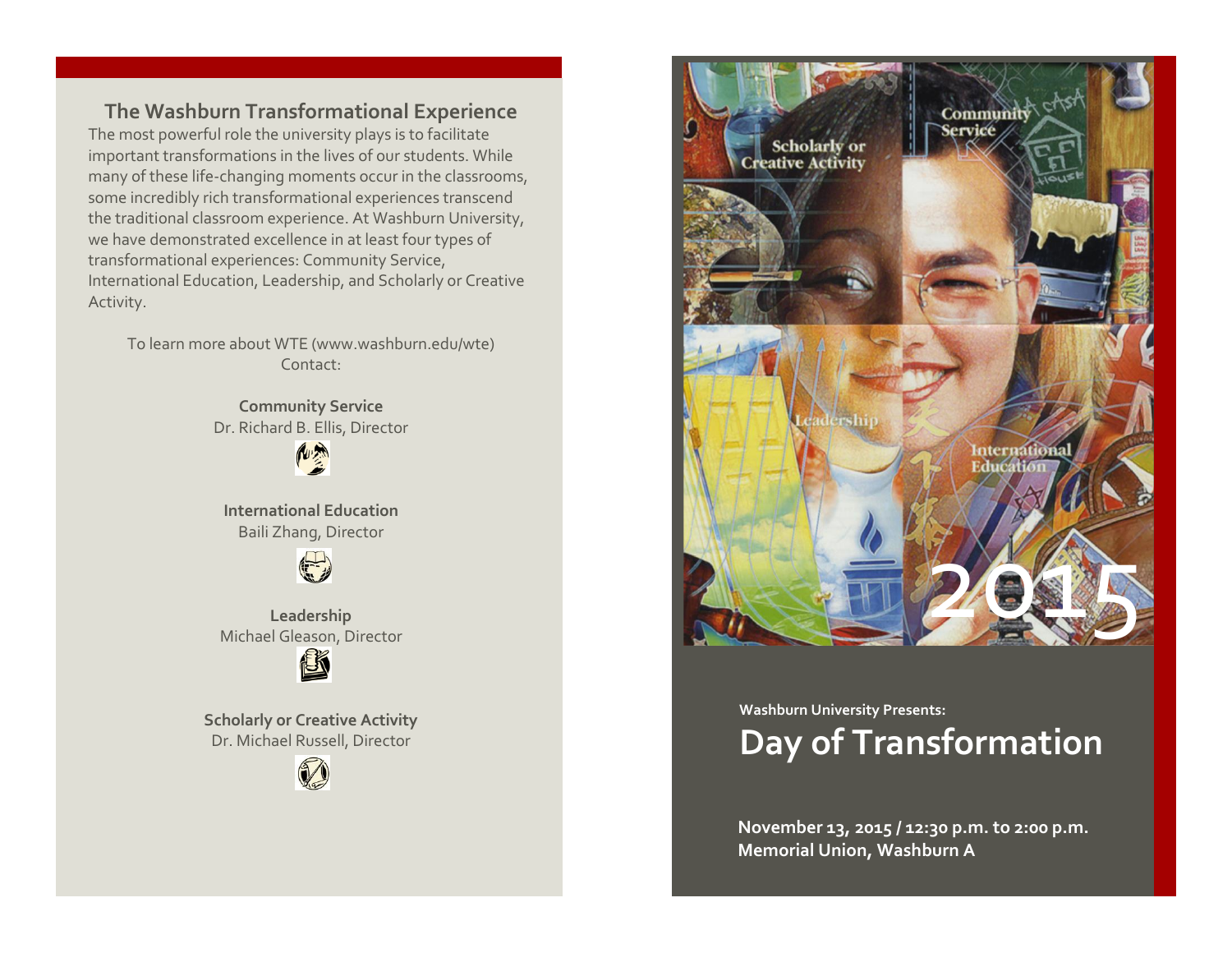## Poster Presentations 12:30 pm - 2:00 pm

## **Project Title/ Mentor Name/Major**

**Washburn University Campus Josh Allen Safety: Leadership through** *Respiratory Therapy* **through the Summer Orientation Glynnis Debenham Counselor Experience** *Elementary Education Lauren Edelman* **Tara Guinotte** *Dr. Michael Gleason OTA/Health Services Mckinlaye Harkavy Administration* 



K

D

 $\bigoplus$ 

Ľ

**European Capitals Casey Artzer** *Dr. Linsey Moddelmog Music*

**The Perfect Party: Leadership Alexa Bowen Through the Summer Orientation** *Business* **Experience Camille Cortez** *Lauren Edelman Social Work Dr. Michael Gleason* **Jack Van Dam** *Mckinlaye Harkavy Political Science*

**Criminal Justice: Study Abroad Austin Bruening In Scotland** *Law Enforcement* **Dr. Patricia Dahl Kim Henry** 

G

**European Capitals: An Ty Buschbom Introduction to International** *Political Science* **Politics** *Dr. Linsey Moddelmog*

*Corrections* **Aaron Holland** *Law Enforcement*

D

**Game Club Presents Original Kent Van De Mark Game at GenCon** *Economics* **Dr. Gaspar Porta David Dennis** 

*Biology* **Aaron White** *Psychology*

Ø

心外

<u>is</u>

**Improving Quality of Life for <b>Hannah Weis Children through ABA Therapy** *Psychology RaLynn Schmalzried*

**Politics and Persuasion: Logos, Bo Winters** Ø **Ethos, and Pathos** *Communication Dr. Tracy Routsong*

**From Homeless to Hopeful: Kelsee Wright My Internship at the Hope Center** *Psychology Dr. Julie Boydston*

**Community Nutrition Educator Chaiya Zahara**<br> *Dr David Carter Integrated Stud* 

**Integrated Studies**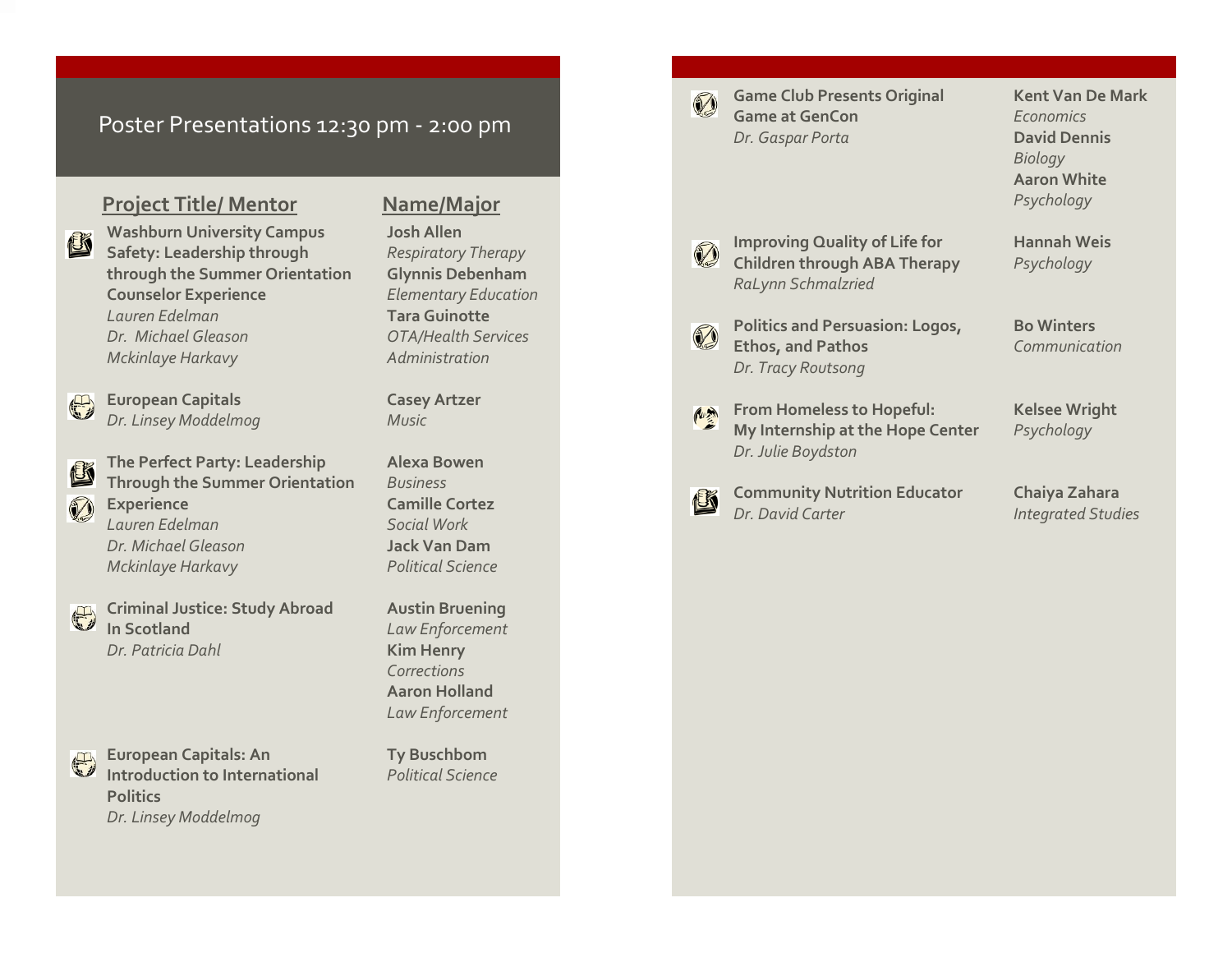

**Religion as a Predictor for Dawayne Mosier Sexual Attitudes and Behaviors** *Psychology Dr. Jericho Hockett*

**YWCA Center for Safety and Dawayne Mosier** 心然 **Empowerment: Advocating for** *Psychology* **Victims of Domestic Violence And Sexual Assault** *Dr. Julie Boydston*

**My Experience as an Adult Case Frances Mullinix Manager at Valeo Behavioral** *Psychology* **Health Care**

**Get in the Groove: Using Music Abbi Oelschlager** Ø **to Benefit Physical Therapy** *Kinesiology Dr. Zach Frank*

*Dr. Julie Boydston*

- **Decimating Silos for Superior Malachi Oswald** 也 **Healthcare** *Nursing Kathy Ure*
- **Utilizing Counseling for High Fatima Oubaid** 心热 **School Success** *Psychology Dr. Julie Boydston*
	- **Alleviating Black Conflict by Addressing Intergroup** *Integrated Studies* **Bias** *RaLynn Schmalzried*
	- **European Capitals: London, Julia Thompson Brussels, and The Netherlands** *Nursing Dr. Linsey Moddelmog*

**Larry Shepherd** 



**Mental Illness and Criminal <b>Tori** Carter **Behavior: Is There a Real** *Psychology* **Connection?** *Dr. Julie Boydston*

**Academic Avengers: Leadership Caroline Clark through the Summer Orientation** *Elementary Education* **Counselor Experience Leah Coons** *Lauren Edelman Accounting Dr. Michael Gleason* **Kaylee Erickson** *Mckinlaye Harkavy Elementary Education*

**Violence in the Emergency Anna Crane Department: An Assessment & Identification of a Pandemic** *Nursing Julie Unruh*

**Modes of Persuasion Analysis Nicholas Dunkle** J **of Steve Jobs** *Communication Dr. Mary Pilgra m*

**Traditions Night: Leadership Sarah Edelman** ü **Through the Summer Orientation** *Business Management* **Counselor Experience Parker Gallion** *Lauren Edelman Nursing Dr. Michael Gleason* **Natasha Martinez** *Mckinlaye Harkavy Political Science*



**Art and Theatre in London Andrew Fletcher** *Dr. Paul Prece English*

**Shiloh Rader-Tinsley** 

**Brandon Pokrandt** *Athletic Training*

**Abbey Geiss Nicholas Orozco** *Theatre*